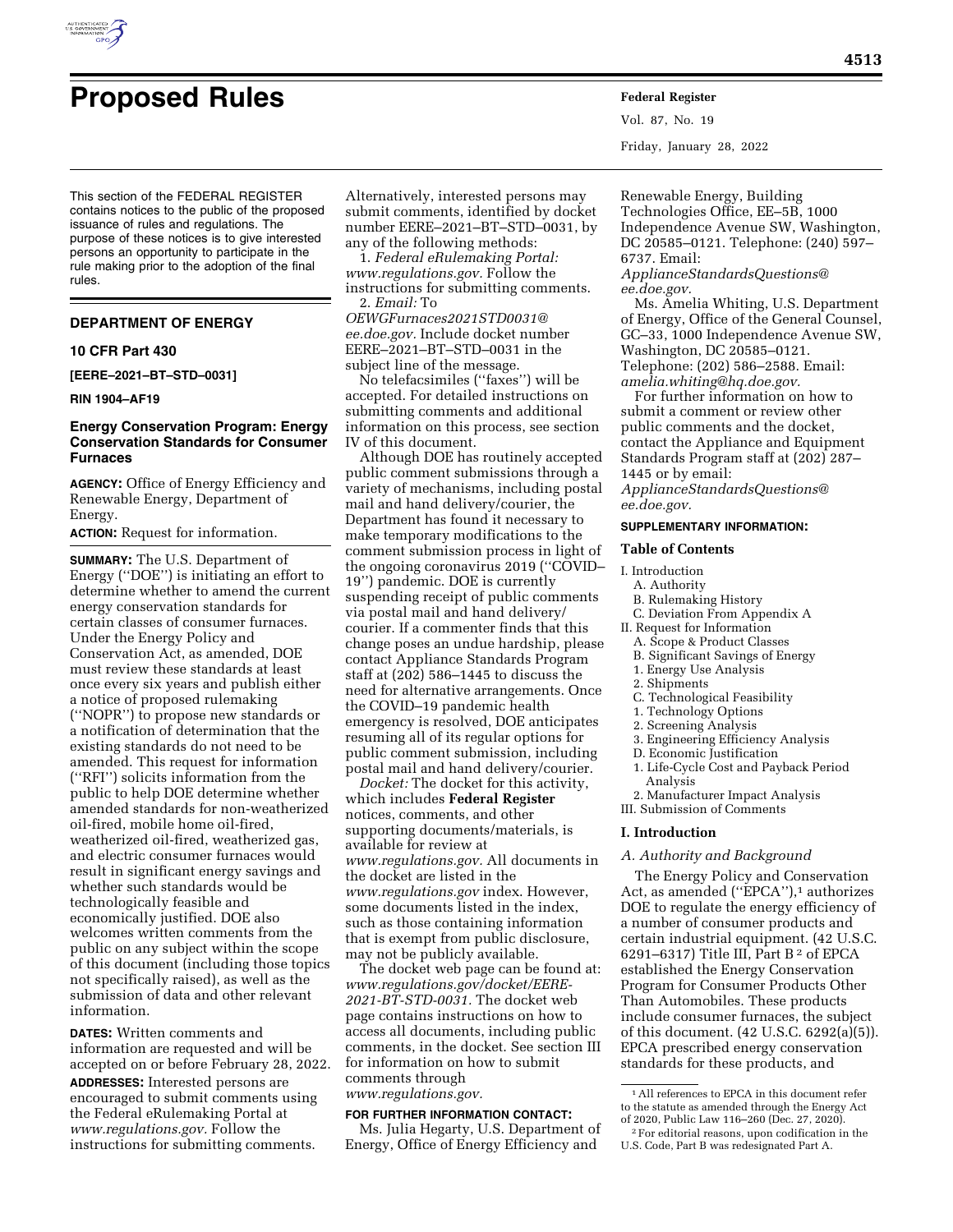directed DOE to conduct two cycles of rulemakings to determine whether to amend these standards. (42 U.S.C. 6295(f)).

Under EPCA, DOE's energy conservation program consists essentially of four parts: (1) Testing, (2) labeling, (3) Federal energy conservation standards, and (4) certification and enforcement procedures. Relevant provisions of EPCA include definitions (42 U.S.C. 6291), test procedures (42 U.S.C. 6293), labeling provisions (42 U.S.C. 6294), energy conservation standards (42 U.S.C. 6295), and the authority to require information and reports from manufacturers (42 U.S.C. 6296).

Federal energy efficiency requirements for covered products established under EPCA generally supersede State laws and regulations concerning energy conservation testing, labeling, and standards. (42 U.S.C. 6297(a)–(c)) DOE may, however, grant waivers of Federal preemption in limited instances for particular State laws or regulations, in accordance with the procedures and other provisions set forth under. (42 U.S.C. 6297(d)).

As previously noted, EPCA established energy conservation standards for consumer furnaces, which are expressed in terms of minimum annual fuel utilization efficiency (''AFUE''). (42 U.S.C. 6295(f)(1)–(2)) Pursuant to EPCA, DOE was required to conduct two rounds of rulemaking to consider amended energy conservation standards for consumer furnaces. (42 U.S.C. 6295(f)(4)(B) and (C)) In satisfaction of the first round of rulemaking under 42 U.S.C. 6295(f)(4)(B), DOE published a final rule on November 19, 2007 (''November 2007 final rule'') that revised the initial standards for four classes of consumer furnaces (*i.e.,* non-weatherized gas furnaces (''NWGFs''), mobile home gas furnaces (''MHGFs''), weatherized gas furnaces (''WGFs''), and nonweatherized oil-fired furnaces (''NWOFs''), but left them in place for two product classes (*i.e.,* mobile home oil-fired furnaces (''MHOFs'') and weatherized oil-fired furnaces (''WOFs'')). 72 FR 65136, 65137. Compliance with the amended standards established in the November 2007 final rule was to be required beginning November 19, 2015. *Id.* at 72 FR 65136, 65169.

On June 27, 2011, DOE published a direct final rule (''DFR'') (''June 2011 DFR'') revising the energy conservation standards for consumer furnaces pursuant to the voluntary remand in *State of New York, et al.* v. *Department of Energy, et al.* 76 FR 37408, 37415. In

the June 2011 DFR, DOE addressed the energy conservation standards for the same six product classes addressed in the November 2007 final rule (*i.e.,*  NWGFs, MHGFs, WGFs, NWOF, MHOFs, and WOFs) plus electric furnaces. The June 2011 DFR amended the existing AFUE energy conservation standards for NWGFs, MHGFs, and NWOFs, and amended the compliance date (but left the existing standards in place) for WGFs. The June 2011 DFR also established electrical standby mode and off mode standards for NWGFs, MHGFs, NWOFs, MHOFs, and electric furnaces. DOE confirmed the standards and compliance dates promulgated in the June 2011 DFR in a notice of effective date and compliance dates published on October 31, 2011 (''October 2011 notice''). 76 FR 67037. After publication of the October 2011 notice, the American Public Gas Association sued DOE to invalidate the rule as it pertained to NWGFs. Petition for Review, *American Public Gas Association, et al.* v. *Department of Energy, et al.,* No. 11–1485 (D.C. Cir. filed Dec. 23, 2011). On April 24, 2014, the Court granted a motion that approved a settlement agreement that was reached between DOE, APGA, and the various intervenors in the case, in which DOE agreed to a remand of the non-weatherized gas furnace and mobile home gas furnace portions of the June 2011 direct final rule in order to conduct further notice-and-comment rulemaking. Accordingly, the Court's order vacated the June 2011 DFR in part (*i.e.,* those portions relating to nonweatherized gas furnaces and mobile home gas furnaces) and remanded to the agency for further rulemaking. 86 FR 43120, 43124 (Aug. 6, 2021). As a result, the standards established by the June 2011 DFR for NWGFs and MHGFs did not go into effect. The court order left in place the standards for WGFs, NWOFs, MHOFs, WOFs, and electric furnaces. Amended standards for NWGFs and MHGFs are being addressed in a separate rulemaking. This RFI covers WGFs, NWOFs, MHOFs, WOFs, and electric furnaces.

On January 15, 2021, in response to a petition for rulemaking submitted by the American Public Gas Association, Spire, Inc., the Natural Gas Supply Association, the American Gas Association, and the National Propane Gas Association (83 FR 544883; Nov. 1, 2018) DOE published a final interpretive rule determining that, in the context of residential furnaces, commercial water heaters, and similarly situated products/ equipment, use of non-condensing technology (and associated venting

constitutes a performance-related ''feature'' under EPCA that cannot be eliminated through adoption of an energy conservation standard. 86 FR 4776 (''January 2021 Final Interpretive Rule'').

However, on December 29, 2021, DOE subsequently published a final interpretive rule that returns to the previous and long-standing interpretation (in effect prior to the January 15, 2021 final interpretive rule), under which the technology used to supply heated air or hot water is not a performance-related ''feature'' that provides a distinct consumer utility under EPCA. 86 FR 73947 (''December 2021 Final Interpretive Rule'').

EPCA also requires that, not later than 6 years after the issuance of any final rule establishing or amending a standard, DOE evaluate the energy conservation standards for each type of covered product, including those at issue here, and publish either a notification of determination that the standards do not need to be amended, or a NOPR that includes new proposed energy conservation standards (proceeding to a final rule, as appropriate). (42 U.S.C. 6295(m)(1)) If DOE determines not to amend a standard based on the statutory criteria, not later than 3 years after the issuance of a final determination not to amend standards, DOE must publish either a notification of determination that standards for the product do not need to be amended, or a NOPR including new proposed energy conservation standards (proceeding to a final rule, as appropriate). (42 U.S.C. 6295(m)(3)(B)) DOE must make the analysis on which a determination is based publicly available and provide an opportunity for written comment. (42 U.S.C.  $6295(m)(2)$ ).

In proposing new standards, DOE must evaluate that proposal against the criteria of 42 U.S.C. 6295(o), as described in the following section, and follow the rulemaking procedures set out in 42 U.S.C. 6295(p). (42 U.S.C. 6295(m)(1)(B)) If DOE decides to amend the standard based on the statutory criteria, DOE must publish a final rule not later than two years after energy conservation standards are proposed.  $(42 \text{ U.S.C. } 6295 \text{ (m)}(3)(A)).$ 

DOE is publishing this RFI to collect data and information to inform its decision consistent with its obligations under EPCA.

#### *B. Rulemaking Process*

DOE must follow specific statutory criteria for prescribing new or amended standards for covered products. EPCA requires that any new or amended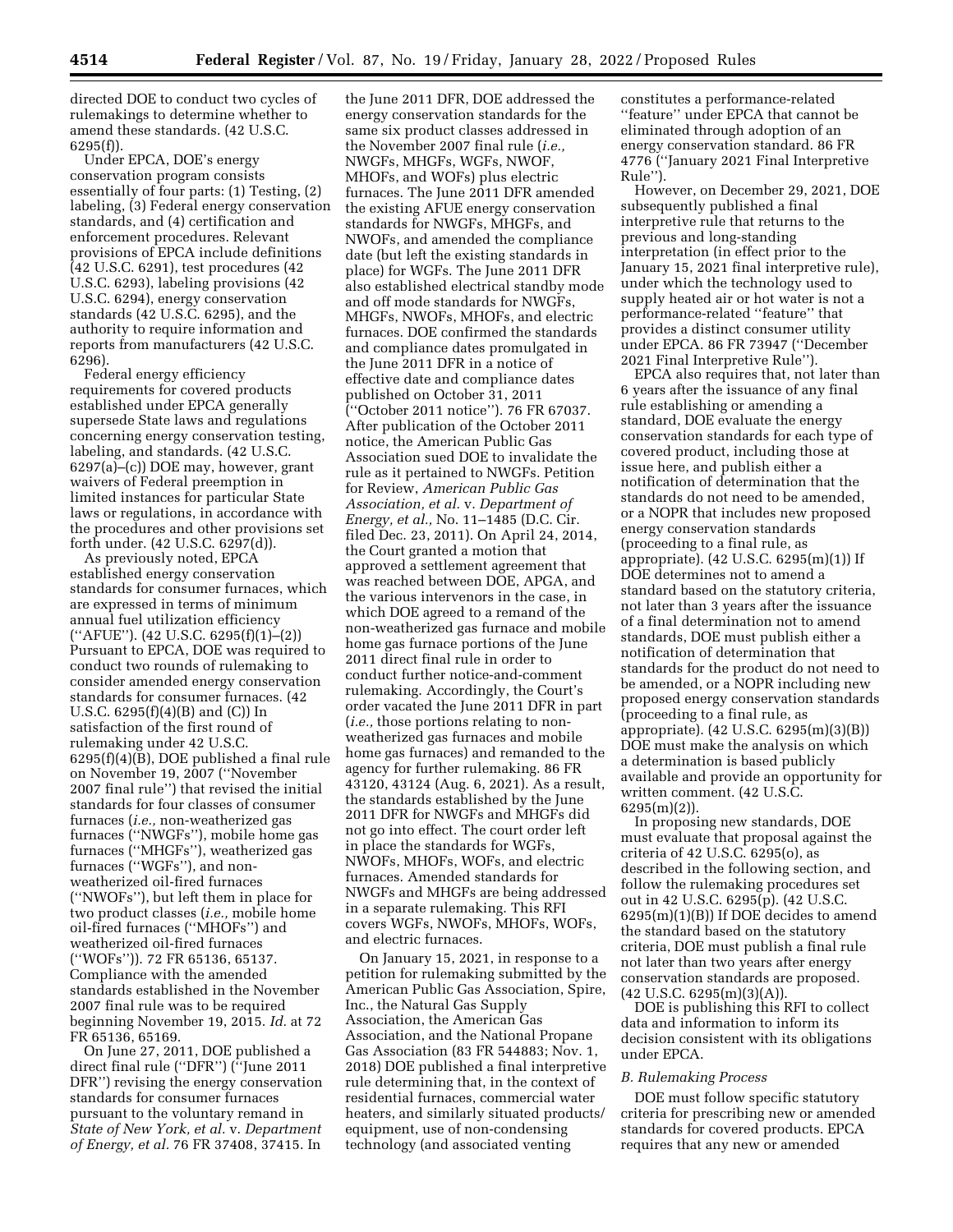energy conservation standard prescribed by the Secretary of Energy (''Secretary'') be designed to achieve the maximum improvement in energy or water efficiency that is technologically feasible and economically justified. (42 U.S.C. 6295(o)(2)(A)) The Secretary may not prescribe an amended or new standard that will not result in significant conservation of energy, or is not technologically feasible or economically justified. (42 U.S.C. 6295(o)(3)).

To adopt any new or amended standards for a covered product, DOE must determine that such action would result in significant energy savings. (42 U.S.C. 6295(o)(3)(B)) The significance of energy savings offered by a new or amended energy conservation standard cannot be determined without knowledge of the specific circumstances surrounding a given rulemaking.3 For example, the United States has now rejoined the Paris Agreement on February 19, 2021. As part of that agreement, the United States has committed to reducing GHG emissions in order to limit the rise in mean global temperature. As such, energy savings that reduce GHG emission have taken

on greater importance. Additionally, some covered products and equipment have most of their energy consumption occur during periods of peak energy demand. The impacts of these products on the energy infrastructure can be more pronounced than products with relatively constant demand. In evaluating the significance of energy savings, DOE considers differences in primary energy and FFC effects for different covered products and equipment when determining whether energy savings are significant. Primary energy and FFC effects include the energy consumed in electricity production (depending on load shape), in distribution and transmission, and in extracting, processing, and transporting primary fuels (*i.e.,* coal, natural gas, petroleum fuels), and thus present a holistic picture of the impacts of energy conservation standards. Accordingly, DOE evaluates the significance of energy savings on a case-by-case basis.

To determine whether a standard is economically justified, EPCA requires that DOE determine whether the benefits of the standard exceed its burdens by considering, to the greatest extent practicable, the following seven factors:

(1) The economic impact of the standard on the manufacturers and consumers of the affected products;

(2) The savings in operating costs throughout the estimated average life of the product compared to any increases in the initial cost, or maintenance expenses likely to result from the standard;

(3) The total projected amount of energy and water (if applicable) savings likely to result directly from the standard;

(4) Any lessening of the utility or the performance of the products likely to result from the standard;

(5) The impact of any lessening of competition, as determined in writing by the Attorney General, that is likely to result from the standard;

(6) The need for national energy and water conservation; and

(7) Other factors the Secretary considers relevant.

 $(42 \text{ U.S.C. } 6295(0)(2)(B)(i)(I)–(VII))$ 

DOE fulfills these and other applicable requirements by conducting a series of analyses throughout the rulemaking process. Table I.1 shows the individual analyses that are performed to satisfy each of the requirements within EPCA.

# TABLE I.1—EPCA REQUIREMENTS AND CORRESPONDING DOE ANALYSIS

| <b>EPCA</b> requirement                                                           | Corresponding DOE analysis                                                                                                       |
|-----------------------------------------------------------------------------------|----------------------------------------------------------------------------------------------------------------------------------|
|                                                                                   | • Shipments Analysis.<br>• National Impact Analysis.                                                                             |
|                                                                                   | • Energy and Water Use Determination.<br>• Market and Technology Assessment.<br>• Screening Analysis.<br>• Engineering Analysis. |
| Economic Justification:                                                           |                                                                                                                                  |
| 1. Economic Impact on Manufacturers and Con-<br>sumers.                           | • Manufacturer Impact Analysis.                                                                                                  |
|                                                                                   | • Life-Cycle Cost and Payback Period Analysis.<br>• Life-Cycle Cost Subgroup Analysis.<br>• Shipments Analysis.                  |
| 2. Lifetime Operating Cost Savings Compared to<br>Increased Cost for the Product. | • Markups for Product Price Determination.                                                                                       |
|                                                                                   | • Energy and Water Use Determination.<br>• Life-Cycle Cost and Payback Period Analysis.                                          |
| 3. Total Projected Energy Savings                                                 | • Shipments Analysis.<br>• National Impact Analysis.                                                                             |
|                                                                                   | • Screening Analysis.<br>• Engineering Analysis.                                                                                 |
| 5. Impact of Any Lessening of Competition                                         | • Manufacturer Impact Analysis.                                                                                                  |
| 6. Need for National Energy and Water Con-<br>servation.                          | • Shipments Analysis.                                                                                                            |
|                                                                                   | • National Impact Analysis.                                                                                                      |
| 7. Other Factors the Secretary Considers Rel-<br>evant.                           | • Employment Impact Analysis.                                                                                                    |
|                                                                                   | • Utility Impact Analysis.                                                                                                       |
|                                                                                   | • Emissions Analysis.                                                                                                            |
|                                                                                   | • Monetization of Emission Reductions Benefits.                                                                                  |
|                                                                                   | • Regulatory Impact Analysis.                                                                                                    |
|                                                                                   |                                                                                                                                  |

<sup>3</sup>See 86 FR 70892, 70901 (Dec. 13, 2021).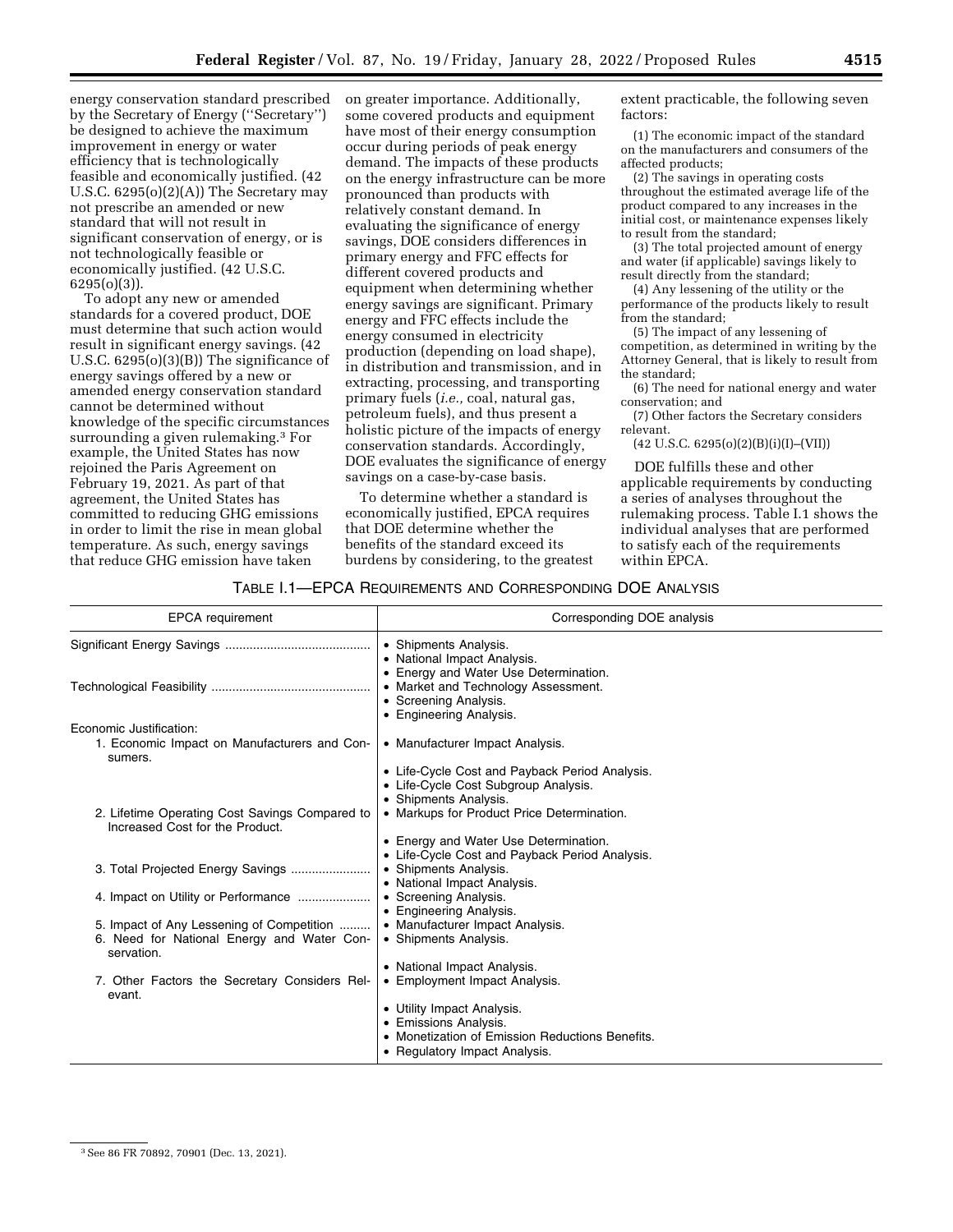As detailed throughout this RFI, DOE is publishing this document seeking input and data from interested parties to aid in the development of the technical analyses on which DOE will ultimately rely to determine whether (and if so, how) to amend the standards for WGFs, NWOFs, MHOFs, WOFs, and electric furnaces.

# *C. Deviation From Appendix A*

In accordance with Section 3(a) of 10 CFR part 430, subpart C, appendix A, DOE notes that it is deviating from that appendix's provision requiring a 75-day comment period for all pre-NOPR standards documents. 10 CFR part 430, subpart C, appendix A, section 6(d)(2). DOE is opting to deviate from this step because DOE believes that 30 days is a sufficient time to respond to this initial rulemaking document because the market and available technologies have not changed substantially from the previous rulemaking.

## **II. Request for Information**

In the following sections, DOE has identified a variety of issues on which it seeks input to aid in the development of the technical and economic analyses regarding whether amended standards for WGFs, NWOFs, MHOFs, WOFs, and electric furnaces may be warranted.

# *A. Scope & Product Classes*

When evaluating and establishing energy conservation standards, DOE divides covered products into product classes by the type of energy used, or by capacity or other performance-related features that justify differing standards. (42 U.S.C. 6295(q)) In making a determination whether a performancerelated feature justifies a different standard, DOE must consider such factors as the utility of the feature to the consumer and other factors DOE determines are appropriate. *(Id.)* As discussed in Section I.A, DOE has recently published the December 2021 Final Interpretive Rule that returns to the previous and long-standing interpretation (in effect prior to the January 15, 2021 final interpretive rule), under which the technology used to supply heated air or hot water is not a performance-related ''feature'' that provides a distinct utility under EPCA. 86 FR 73947 (Dec. 29, 2021).

A ''furnace'' is ''a product which utilizes only single-phase electric current, or single-phase electric current or DC current in conjunction with natural gas, propane, or home heating oil, and which—

(1) Is designed to be the principal heating source for the living space of a residence;

(2) Is not contained within the same cabinet with a central air conditioner whose rated cooling capacity is above 65,000 British thermal units (''Btu'') per hour;

(3) Is an electric central furnace, electric boiler, forced-air central furnace, gravity central furnace, or low-pressure steam or hot water boiler; and

(4) Has a heat input rate of less than 300,000 Btu per hour for electric boilers and low-pressure steam or hot water boilers and less than 225,000 Btu per hour for forced-air central furnaces, gravity central furnaces, and electric central furnaces. 10 CFR 430.2. (See also 42 U.S.C. 6291(23)).4

DOE divides consumer furnaces into seven classes for the purpose of setting energy conservation standards: (1) NWGFs, (2) MHGFs, (3) WGFs, (4) NWOFs, (5) MHOFs, (6) WOFs, and (7) electric furnaces. 10 CFR 430.32(e)(ii). As discussed in section I.B of this document, NWGFs and MHGFs were the subject of a lawsuit that resulted in an order to remand the standards to DOE for further analysis. As a result, DOE has been analyzing amended standards for those two consumer furnace classes as part of a separate, ongoing rulemaking covering only those two classes (see Docket No. EERE–BT– STD–2014–0031 5). Therefore, DOE is not considering NWGFs and MHGFs as part of this review. The product classes that DOE considered for this document are NWOFs, WGFs, MHOFs, WOFs, and electric furnaces. The current standards for WGFs, NWOFs, MHOFs, WOFs, and electric furnaces are shown in Table II– 1.

# TABLE II–1—ENERGY CONSERVATION STANDARDS FOR CONSUMER FURNACES COVERED IN THIS RFI

| Product class | <b>AFUE</b><br>(percent) | $P_{W,SB}$ and $P_{W,OFF}$<br>(watts) |
|---------------|--------------------------|---------------------------------------|
|               | 83<br>75                 | N/A<br>N/A<br>10                      |

*Issue 1:* DOE seeks comment on whether there are any products that are covered by the definition of ''furnace'' and should be regulated by DOE, but are not covered by any of the current classes of consumer furnaces that are regulated by DOE.

*Issue 2:* DOE seeks information regarding any other new product classes it should consider for inclusion in its analysis. DOE also requests relevant data detailing the corresponding

impacts on energy use that would justify separate product classes (*i.e.,*  explanation for why the presence of these performance-related features would increase or decrease energy consumption).

# *B. Significant Savings of Energy*

On June 27, 2011, DOE adopted amended energy conservations standard for consumer furnaces, central air conditioners, and heat pumps that are

expected to result in an estimated 3.36 to 4.38 quadrillion Btu (''quads'') of cumulative energy savings over a 30 year period for the three products. 76 FR 37408, 37412 (June 27, 2011). Of this, 0.012 quads were from the efficiency standards adopted for NWOFs at 83 percent AFUE. Additionally, in the June 2011 DFR, DOE estimated that an energy conservation standard established at the maximum technologically feasible (''max-tech'') AFUE level, which was

<sup>4</sup> In turn, a forced-air central furnace is defined as a gas or oil burning furnace designed to supply heat through a system of ducts with air as the heating medium. The heat generated by combustion of gas or oil is transferred to the air within a casing by conduction through heat exchange surfaces and is circulated through the duct system by means of

a fan or blower. 10 CFR 430.2. A gravity central furnace is defined as a gas fueled furnace which depends primarily on natural convection for circulation of heated air and which is designed to be used in conjunction with a system of ducts. 10 CFR 430.2. An electric central furnace is defined as a furnace designed to supply heat through a system

of ducts with air as the heating medium, in which heat is generated by one or more electric resistance heating elements and the heated air is circulated by means of a fan or blower. 10 CFR 430.2.

<sup>5</sup>The rulemaking docket is available online at: *[www.regulations.gov/docket/EERE-2014-BT-STD-](http://www.regulations.gov/docket/EERE-2014-BT-STD-0031)[0031.](http://www.regulations.gov/docket/EERE-2014-BT-STD-0031)*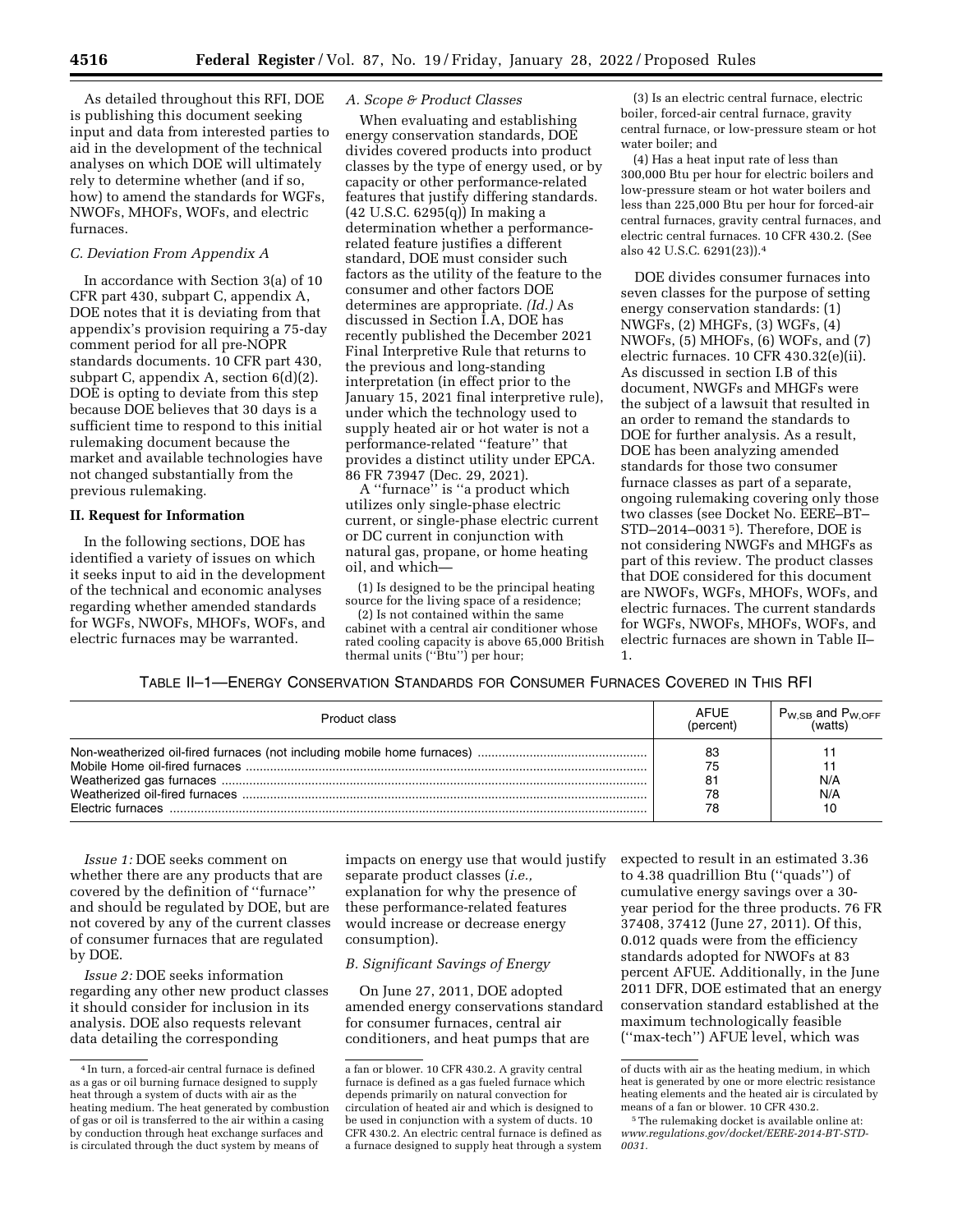determined to be 97 percent, would have resulted in 0.376 additional quads of savings for NWOFs.6 Potential energy savings for MHOFs, WOFs, and electric furnaces from amended AFUE standards were not considered in the June 2011 DFR. (EERE–2011–BT–STD–0011–0012, Technical Support Document: Chapter 10. National and Regional Impact Analyses at pp. 10–96–10–97) For MHOFs and WOFs, DOE found that only a very small number of these products are shipped, resulting in *de minimis* potential for energy savings from amended AFUE standards. Because electric furnace efficiency already approaches 100-percent AFUE, DOE concluded that electric furnaces would also have *de minimis* energy savings potential and did not consider amending the AFUE standards. 76 FR 37408, 37443, 37445.

While DOE's RFI is not limited to the following issues, DOE is particularly interested in comment, information, and data on energy use and shipments, as outlined in sections II.B.1 and II.B.2 of this document, to inform whether potential amended energy conservation standards would result in a significant savings of energy.

#### 1. Energy Use Analysis

As part of the rulemaking process, DOE conducts an energy use analysis to identify how products are used by consumers, and thereby determine the energy savings potential of energy efficiency improvements. The energy use analysis is meant to represent typical energy consumption in the field.

*Issue 3:* DOE requests feedback on the levels of energy savings that could be expected from the adoption of morestringent standards for consumer furnaces, specifically for those classes of consumer furnaces covered by this notice (WGFs, NWOFs, MHOFs, WOFs, and electric furnaces).

*Issue 4:* DOE requests data on the typical operating conditions for WGFs, NWOFs, MHOFs, WOFs, and electric furnaces in high heating and reduced heating modes.

*Issue 5:* DOE requests feedback and sources of data or recommendations to support sizing criteria of WGFs, NWOFs, MHOFs, WOFs, and electric furnaces for typical consumer spaceheating applications.

# 2. Shipments

DOE develops shipments forecasts of consumer furnaces to calculate the national impacts of potential amended energy conservation standards on energy consumption, net present value (''NPV''), and future manufacturer cash flows. DOE shipments projections are based on available historical data broken out by product class and efficiency. Current sales estimates allow for a more accurate model that captures recent trends in the market.

*Issue 6:* DOE requests historical consumer furnace shipments data for each product class covered by this notice (*i.e.,* WGFs, NWOFs, MHOFs, WOFs, and electric furnaces). DOE is interested in shipments data, broken out by product class, efficiency level, and region. If disaggregated shipments data are not available at the product class level, DOE requests shipments data at any broader available category.

## *C. Technological Feasibility*

## 1. Technology Options

In the development of the June 2011 DFR, DOE considered a number of technology options that manufacturers could use to reduce energy consumption in NWOFs, WGFs, MHOFs, WOFs, and electric furnaces. However, as discussed in section II.B of this document, DOE did not consider amended AFUE standards for MHOFs, WOFs, and electric furnaces in the June 2011 DFR. Regarding NWOFs and WGFs, DOE considered 13 technology options that would be expected to impact the AFUE of consumer furnaces: (1) Condensing secondary heat exchanger for nonweatherized furnaces, (2) heat exchanger improvements for nonweatherized furnaces, (3) condensing and near-condensing technologies for WGFs, (4) two-stage or modulating combustion, (5) pulse combustion, (6)  $\text{low NO}_X$  premix burners, (7) burner derating, (8) insulation improvements, (9) off-cycle dampers, (10) concentric venting, (11) low-pressure, air-atomized oil burners, (12) high-static oil burners, and (13) delayed-action oil pump solenoid valves. 76 FR 37408, 37449. DOE seeks comment on any changes to these technology options that could affect whether DOE could propose a ''no-new-standards'' determination, such as an insignificant increase in the range of efficiencies and performance characteristics of these technology options. DOE also seeks comment on whether there are any other technology options that DOE should consider in its analysis.

*Issue 7:* DOE seeks information on the aforementioned technologies, including

their applicability to the current market and how these technologies may impact the energy use of consumer furnaces as measured according to the DOE test procedure. DOE also seeks information on how these technologies may have changed since they were considered in the June 2011 DFR analysis.

Additionally, the June 2011 DFR established separate standby mode and off mode energy conservation standards for NWOFs and electric furnaces. 76 FR 37408, 37433. WGFs and WOFs were not considered in the analysis of standby mode and off mode energy consumption because DOE did not find any weatherized furnaces that were not sold as part of a single package air conditioner or ''dual fuel'' single package heat pump systems, and determined that the existing test procedures for central air conditioners and heat pumps account for standby mode power consumption within the seasonal energy efficiency ratio (''SEER'') rating. MHOFs were not considered in the analysis of standby mode and off mode standards due to *de minimis* potential for energy savings. 76 FR 37408, 37433. For the standby/off mode metric, DOE considered three technology options that would be expected to impact the standby/off mode efficiency rating: (1) Switching mode power supplies, (2) toroidal transformers, and (3) a relay that disconnects power to the blower's brushless permanent magnet 7 (''BPM'') motor while in standby mode. 76 FR 37408, 37450.

*Issue 8:* DOE seeks information on the aforementioned technologies, including their applicability to the current market and how these technologies may impact the standby mode and/or off mode energy use of NWOFs and electric furnaces as measured according to the DOE test procedure. DOE also seeks information on how these technologies may have changed since they were considered in the June 2011 DFR analysis.

*Issue 9:* DOE request information on whether other standby mode and off mode technologies are available to reduce energy consumption of consumer furnaces in standby mode and/or off mode.

## 2. Screening Analysis

The purpose of the screening analysis is to evaluate the technologies that improve product efficiency to determine which technologies will be eliminated

<sup>6</sup>This value was calculated by subtracting the energy savings in quads for furnaces at the standard level adopted in the June 2011 DFR (*i.e.,* 83 percent AFUE which corresponded to efficiency level 1 in that analysis) from the energy savings in quads associated with max-tech level (*i.e.,* 97 percent AFUE, which corresponded to efficiency level 4).

<sup>7</sup> In the June 2011 DFR, DOE referred to these motors as electronically commutated motors (''ECM''). BPM is a more generalized term for the same type of motor.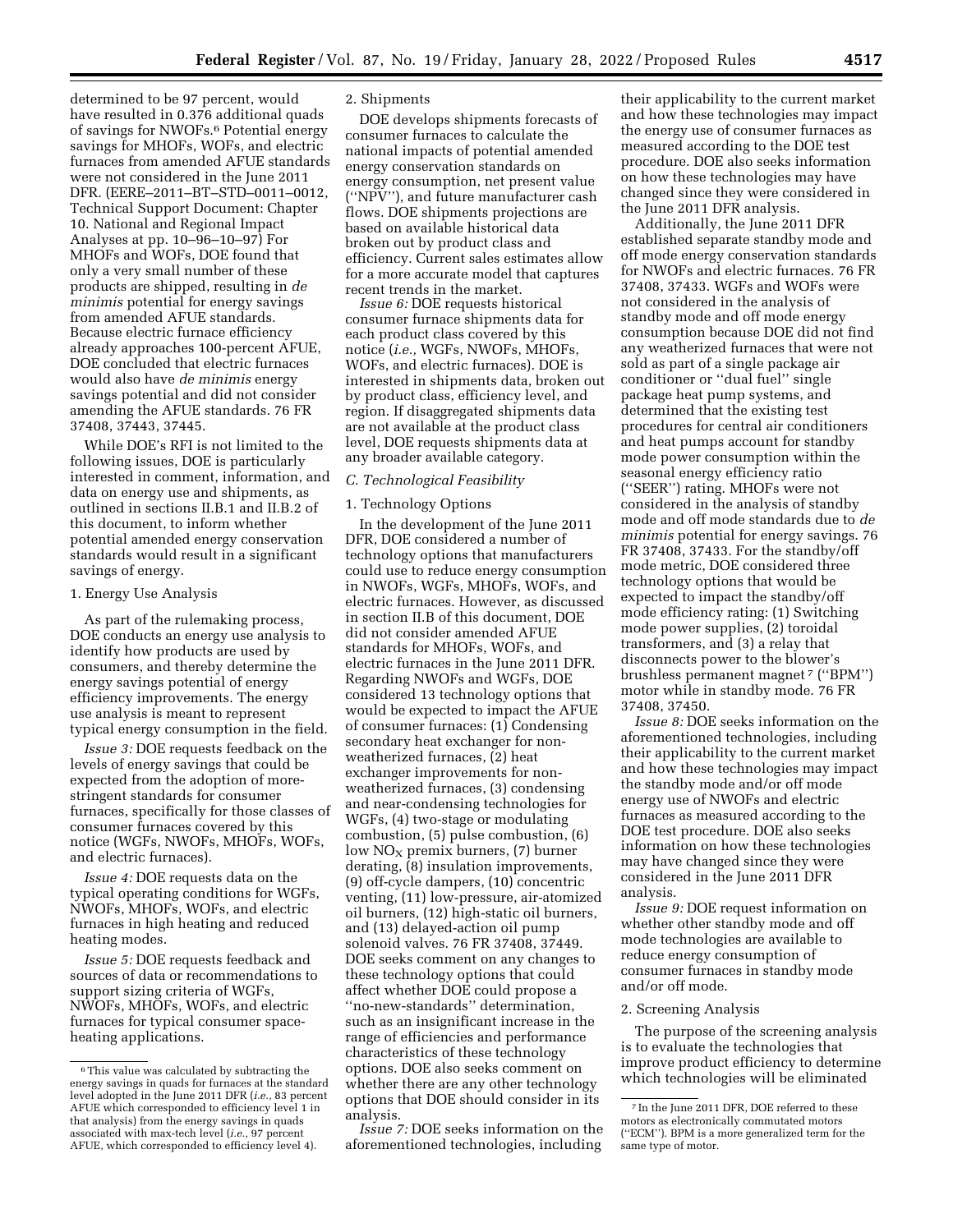from further consideration and which will be passed to the engineering analysis for further consideration. DOE determines whether to eliminate certain technology options from further consideration based on the following criteria: (1) Technological feasibility; (2)

practicability to manufacture, install, and service; (3) adverse impacts on product utility or product availability; (4) adverse impacts on health or safety; and (5) unique-pathway proprietary technologies. 10 CFR part 430, subpart C, appendix A, 7(b).

The technology options screened out in the June 2011 DFR for both AFUE and standby/off mode power consumption are summarized in Table II.2. 76 FR 37408, 37448–37450.

| Technology option                                       | Reason for screening         |                                  |                                                             |                                               |                                                  |  |
|---------------------------------------------------------|------------------------------|----------------------------------|-------------------------------------------------------------|-----------------------------------------------|--------------------------------------------------|--|
|                                                         | Technological<br>feasibility | Practicability<br>to manufacture | Adverse<br>impacts on<br>product utility<br>or availability | Adverse<br>impacts on<br>health and<br>safety | Unique<br>pathway<br>proprietary<br>technologies |  |
| Condensing and near-condensing technologies for WGFs    | х                            |                                  |                                                             | х                                             |                                                  |  |
|                                                         | х                            |                                  | x                                                           |                                               |                                                  |  |
| Relay that disconnects power to the blower's BPM motor* |                              |                                  | ⋏                                                           |                                               |                                                  |  |

\* This technology option applies to standby mode and off mode power consumption.

As displayed in Table II.2, a condensing secondary heat exchanger was screened out for WGFs in the June 2011 DFR. As of the publication of the June 2011 DFR, DOE was not aware of any WGFs that included a condensing secondary heat exchanger. For WGFs, condensate disposal presented challenges for using condensing technology. In particular, condensate can freeze in cold climates, which could cause the unit to malfunction. However, DOE has since identified one such model on the market, which suggests that technical challenges associated with condensate disposal in WGFs have been overcome. While DOE's RFI is not limited to the following issues, DOE is particularly interested in comment, information, and data on the following.

*Issue 10:* DOE requests feedback on what impact, if any, the screening criteria described in this section would have on each of the aforementioned technology options. Similarly, DOE seeks information regarding how these same criteria would affect any other technology options not already identified in this document with respect to their potential use in consumer furnaces.

*Issue 11:* DOE requests data and information on WGFs that include a condensing secondary heat exchanger. In particular, DOE requests information on methods for condensate disposal and preventing condensate freezing and any associated increase in installation or maintenance costs. Additionally, DOE seeks comment on whether this technology and associated condensing efficiency levels would be appropriate

for consideration as a national standard for WGFs.

3. Engineering Efficiency Analysis

The engineering analysis estimates the cost-efficiency relationship of equipment at different levels of increased energy efficiency (''efficiency levels''). This relationship serves as the basis for the cost-benefit calculations for consumers, manufacturers, and the Nation.

The current energy conservation standard for each consumer furnace product class is based on AFUE and determined according to appendix N to subpart B of 10 CFR part 430. The current standards for consumer furnaces are found at 10 CFR 430.32(e). As part of DOE's analysis, DOE develops efficiency levels as potential energy conservation standards to evaluate in the rulemaking analyses. Among these, DOE typically establishes efficiency levels at the maximum-available and max-tech efficiencies. The maximumavailable efficiency level represents the highest efficiency units currently available on the market. The max-tech efficiency level represents the theoretical maximum possible efficiency if all available design options are incorporated in a model. In applying these design options, DOE would only include those that are compatible with each other that when combined, would represent the theoretical maximum possible efficiency.

In the energy efficiency analysis in the June 2011 DFR, the max-tech level for NWOFs was determined to incorporate a condensing secondary heat exchanger at 97-percent AFUE.

(EERE–2011–BT–STD–0011–0012, Technical Support Document: Chapter 5. Engineering Analysis at p. 5–7). As discussed in section II.C.2 of this document, a condensing secondary heat exchanger was screened out as a design option for WGFs, so the max-tech level was determined to incorporate noncondensing technology at a level of 81 percent AFUE. 76 FR 37408, 37439. As discussed in section IV.A.1.a of this document, MHOFs, WOFs, and electric furnaces were not analyzed for amended AFUE standards and therefore no maxtech level was determined for those classes. For the analysis of standby mode and off mode in the June 2011 DFR, which as discussed in section III.E.1 of this document applied only to NWOFs and electric furnaces, DOE determined the max-tech level to be 10 and 9 watts, respectively. 76 FR 37408, 37463.

*Issue 12:* DOE seeks input on whether the maximum-available AFUE levels are appropriate and technologically feasible for consideration as possible energy conservation standards for consumer furnaces for each current product class. DOE seeks information on the design options incorporated into these maximum-available models, and also on the order in which manufacturers incorporate each design option when improving efficiency from the baseline to the maximum-available efficiency level (*i.e.,* which design options would be included at intermediate efficiency levels between the baseline and maximum-available).

*Issue 13:* DOE seeks feedback on the max-tech AFUE level for each product class, and on the design options that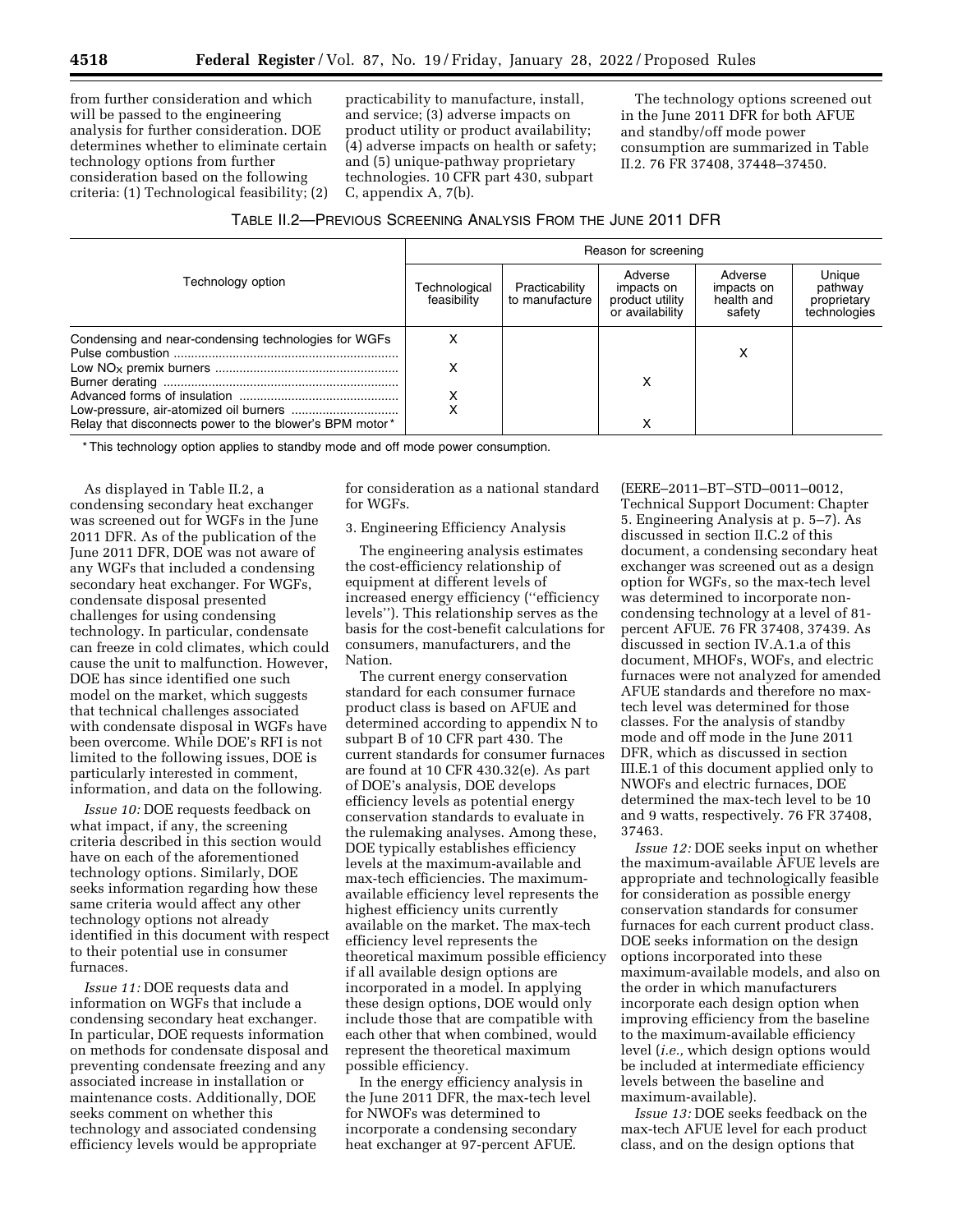would be incorporated at the max-tech AFUE level. As part of this request, DOE also seeks information as to whether there are limitations on the use of certain combinations of design options. DOE is particularly interested in any design options that may have become available since the June 2011 DFR that would allow greater energy savings relative to the max-tech efficiency levels assessed for each product class in that rulemaking. Specifically, DOE requests comment and data regarding whether max-tech AFUE levels and associated technologies considered in the June 2011 DFR for NWOFs and WGFs are still appropriate.

*Issue 14:* DOE seeks feedback on the max-tech standby mode and off mode power consumption (*i.e.,* the lowest power consumption possible) for each product class, and on the design options that would be incorporated at the maxtech level. As part of this request, DOE also seeks information as to whether there are limitations on the use of certain combinations of design options. DOE is particularly interested in any design options that may have become available since the June 2011 DFR that would allow greater energy savings relative to the max-tech levels assessed for each product class in that rulemaking. DOE also seeks comment and data on whether the standby mode and off mode power consumption levels considered in the June 2011 DFR for NWOFs and electric furnaces are still appropriate.

## *D. Economic Justification*

In determining whether a proposed energy conservation standard is economically justified, DOE analyzes, among other things, the potential economic impact on consumers, manufacturers, and the Nation. DOE seeks comment on whether there are economic barriers to the adoption of more-stringent energy conservation standards. DOE also seeks comment and data on any aspects of its economic justification analysis from the June 2011 DFR that may indicate whether a morestringent energy conservation standard would be economically justified or cost effective.

While DOE's request for information is not limited to the following issues, DOE is particularly interested in comment, information, and data on the following.

1. Life-Cycle Cost and Payback Period Analysis

DOE conducts the life-cycle cost (''LCC'') and payback period (''PBP'') analysis to evaluate the economic effects of potential energy conservation

standards for consumer furnaces on individual consumers. For any given efficiency level, DOE measures the PBP and the change in LCC relative to an estimated baseline level. The LCC is the total consumer expense over the life of the equipment, consisting of purchase, installation, and operating costs (expenses for energy use, maintenance, and repair). Inputs to the calculation of total installed cost include the cost of the equipment—which includes the manufacturer selling price, distribution channel markups, and sales taxes—and installation costs. Inputs to the calculation of operating expenses include annual energy consumption, energy prices and price projections, repair and maintenance costs, equipment lifetimes, discount rates, and the year that compliance with new and amended standards is required.

*Issue 15:* DOE requests feedback on the typical distribution channels for consumer furnaces. DOE further seeks comment on whether there is a significant retail distribution channel for consumer furnaces.

*Issue 16:* DOE requests shipments data for consumer furnaces, broken down by product class, that show current market shares by efficiency level. DOE also seeks input on similar historic data.

*Issue 17:* DOE requests comment on the anticipated future market share of higher-efficiency products as compared to less-efficient products for each consumer furnace product class, in the absence of amended efficiency standards.

#### 2. Manufacturer Impact Analysis

The purpose of the manufacturer impact analysis (''MIA'') is to estimate the financial impact of amended energy conservation standards on manufacturers of consumer furnaces, and to evaluate the potential impact of such standards on direct employment and manufacturing capacity. As part of the MIA, DOE would analyze impacts of amended energy conservation standards on subgroups of manufacturers of covered equipment, including small business manufacturers. DOE uses the Small Business Administration's (''SBA'') small business size standards to determine whether manufacturers qualify as small businesses, which are listed by the North American Industry Classification System (''NAICS'').8 Manufacturing of consumer furnaces is classified under NAICS 333415, ''Airconditioning and warm air heating equipment and commercial and

industrial refrigeration equipment manufacturing,'' and the SBA sets a threshold of 1,250 employees or less for a domestic entity to be considered as a small business. This employee threshold includes all employees in a business' parent company and any other subsidiaries.

One aspect of assessing manufacturer burden involves examining the cumulative impact of multiple DOE standards and the product-specific regulatory actions of other Federal agencies that affect the manufacturers of a covered product or equipment. Multiple regulations affecting the same manufacturer can strain profits and lead companies to abandon product lines or markets with lower expected future returns than competing products. For these reasons, DOE conducts an analysis of cumulative regulatory burden as part of its rulemakings pertaining to appliance efficiency.

*Issue 18:* To the extent feasible, DOE seeks the names and contact information of any domestic or foreignbased manufacturers in the United States of the consumer furnaces that are the subject of this notification.

*Issue 19:* DOE requests the names and contact information of small business manufacturers, as defined by the SBA's size threshold that distribute in the United States consumer furnaces that are the subject of this notification. In addition, DOE requests comment on any other manufacturer subgroups that could disproportionally be impacted by amended energy conservation standards. DOE requests feedback on any potential approaches that could be considered to address impacts on manufacturers, including small businesses.

*Issue 20:* DOE requests information regarding the cumulative regulatory burden impacts on manufacturers of consumer furnaces associated with (1) other DOE standards applying to different products or equipment that these manufacturers may also make, and (2) product-specific regulatory actions of other Federal agencies. DOE also requests comment on its methodology for computing cumulative regulatory burden and whether there are any flexibilities it can consider that would reduce this burden while remaining consistent with the requirements of EPCA.

## **III. Submission of Comments**

DOE invites all interested parties to submit in writing by the date under the **DATES** heading, comments and information on matters addressed in this notification and on other matters relevant to DOE's consideration of

<sup>8</sup>Available online at: *[www.sba.gov/document/](http://www.sba.gov/document/support-table-size-standards)  [support-table-size-standards.](http://www.sba.gov/document/support-table-size-standards)*